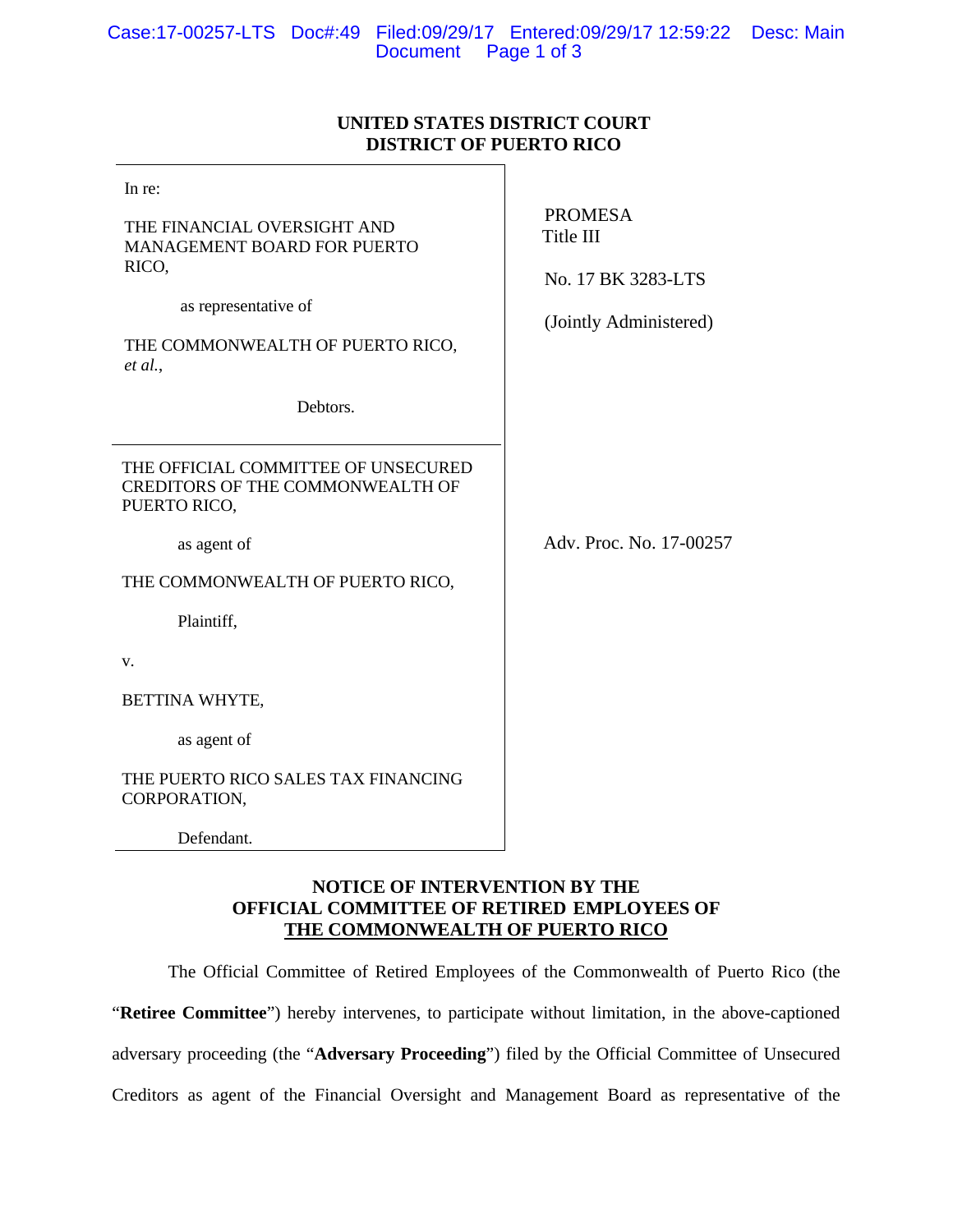#### Case:17-00257-LTS Doc#:49 Filed:09/29/17 Entered:09/29/17 12:59:22 Desc: Main Page 2 of 3

Commonwealth of Puerto Rico (the "**Commonwealth Agent**") to join in and adopt the allegations set forth in the Complaint. Intervention is proper pursuant to the Court's August 10, 2017 Stipulation and Order Approving Procedure to Resolve Commonwealth-COFINA Dispute (Dkt. No. 996) (the "**Stipulation**"), which identifies the Retiree Committee as a "Creditor Representative" and in turn provides that, as a Creditor Representative, the Committee constitutes a "Permitted Intervenor" with authority "to intervene, in its individual capacity or as part of a group, and be heard in any litigation between the Agents to resolve the Commonwealth-COFINA Dispute without further order of the Court[.]" The Adversary Proceeding falls within the Stipulation's definition of "Commonwealth-COFINA Dispute" as any dispute concerning "[w]hether, after considering all procedural and substantive defenses and counterclaims, including constitutional issues, the sales and use taxes purportedly pledged by COFINA to secure debt . . . are property of the Commonwealth or COFINA under applicable law." Stipulation ¶ 4. This Intervention is timely. The Court's Joint Stipulation and Scheduling Order for the Commonwealth-COFINA Dispute (Dkt. No. 1206) set a deadline for intervention of September 22, 2017, which the Court subsequently extended to "five working days from the date the Courthouse reopens." (Dkt. No. 1341).

 Based on the allegations in the Complaint, the Retiree Committee prays for the relief set forth in paragraphs A, B, D, E, F, G, H, I, J, K, L, M, N, and O of the Complaint's Prayer for Relief, except that as to paragraph L, the Retiree Committee alleges that while the violation of the Constitutional Debt Priority (as defined in the Complaint) described in paragraphs 146 through 148 of the Complaint renders the COFINA structure and the issuance of the COFINA bonds unconstitutional and unenforceable, the priority in payment, if any, of the Commonwealth's public debt, to the extent, if any, that it is determined in the Adversary Proceeding, is to be determined solely in accordance with title III of PROMESA (48 U.S.C. § 2161 et seq.).